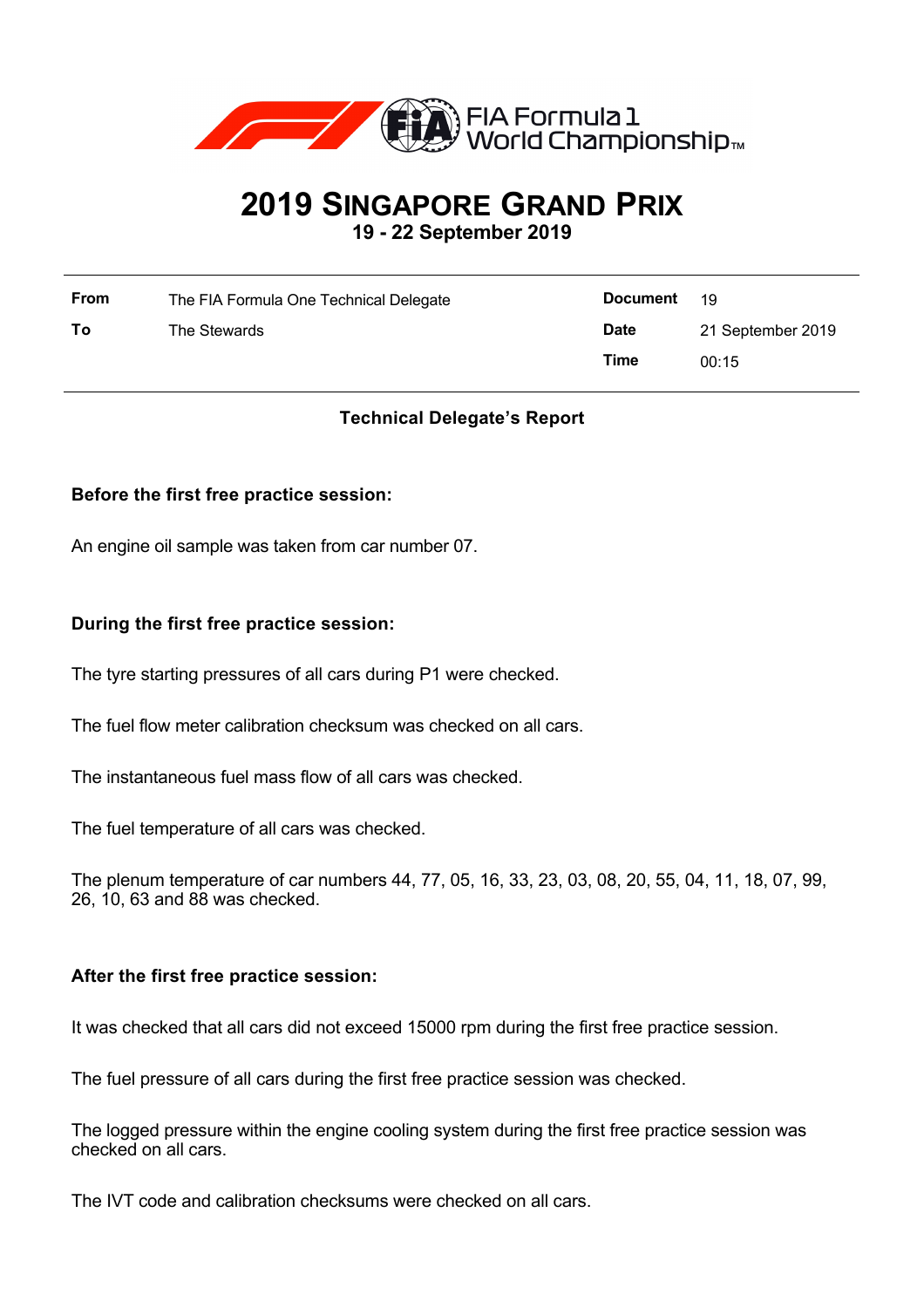A fuel sample was taken from car number 08.

# **Before the second free practice session:**

An engine oil sample was taken from car number 27.

# **During the second free practice session:**

The tyre starting pressures of all cars during P2 were checked.

The fuel flow meter calibration checksum was checked on all cars.

The instantaneous fuel mass flow of all cars was checked.

The fuel temperature of all cars was checked.

The plenum temperature of all cars was checked.

# **After the second free practice session:**

Car numbers 03 and 07 were weighed.

Car numbers 03 and 07 were checked for the following:

- 1) Bodywork around the front wheels
- 2) Front wing height and overhang
- 3) Rear wing height and overhang
- 4) Front and rear wing width
- 5) Rear wing configuration
- 6) Rear bodywork area
- 7) Rear winglet height
- 8) Stepped bottom
- 9) Overall height
- 10) Overall width

The profile of the in Article 3.3.1 of the 2019 Formula One Technical Regulations prescribed front wing section was checked on car number 07.

The minimum distance between the adjacent rear wing sections at any longitudinal vertical plane was checked on car numbers 03 and 07.

It was confirmed for car numbers 03 and 07 that any vertical cross section of bodywork normal to the car centre line and situated in the volumes defined in Article 3.5.7 form one tangent continuous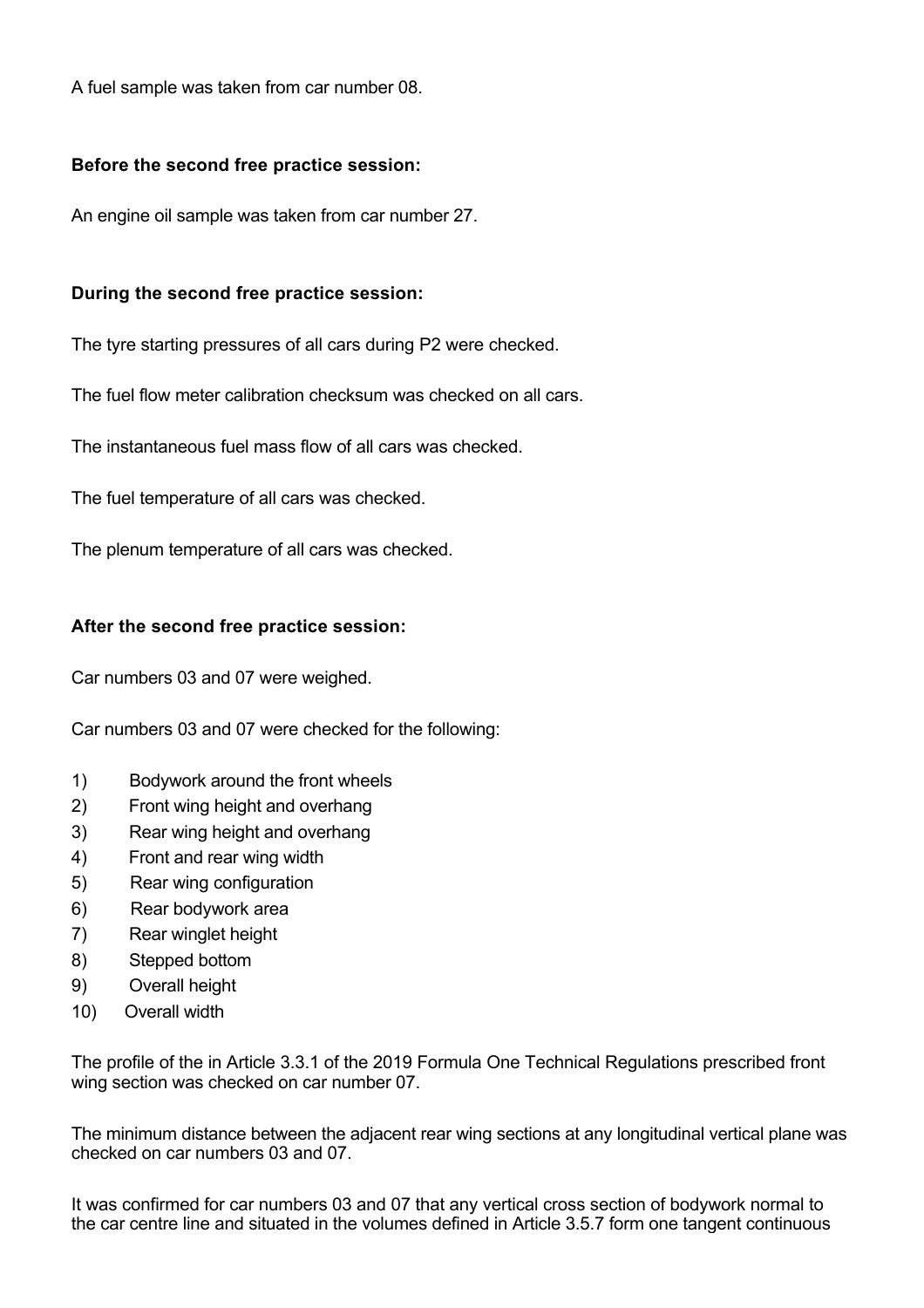curve on its external surface with a radius no less than 75mm.

The concave radius of sections of the two rear wing elements which are in contact with the external air stream was checked on car numbers 03 and 07.

The front and rear brake air duct dimensions were checked on car numbers 03 and 07.

The IVT code and calibration checksums were checked on all cars.

The IVT temperatures were checked on all cars.

The ES state of charge on-track limits were checked on car numbers 44, 16, 33, 03, 27, 08, 55, 04, 11, 99, 26, 10 and 63.

The lap energy release and recovery limits were checked on car 44, 16, 33, 03, 27, 08, 55, 04, 11, 99, 26, 10 and 63.

The MGU-K power limits were checked on car numbers 44, 16, 33, 03, 27, 08, 55, 04, 11, 99, 26, 10 and 63.

The maximum MGU-K speed was checked on car numbers 44, 16, 33, 03, 27, 08, 55, 04, 11, 99, 26, 10 and 63.

The maximum MGU-K torque was checked on car numbers 44, 16, 33, 03, 27, 08, 55, 04, 11, 99, 26, 10 and 63.

The maximum MGU-H speed was checked on car numbers 44, 16, 33, 03, 27, 08, 55, 04, 11, 99, 26, 10 and 63.

The MGU-K power model was checked on car numbers 33, 03 and 04.

The ES power model was checked on car numbers 33, 03 and 04.

The tyres used by all drivers during the sessions today have been checked.

A fuel sample was taken from car number 04.

The results of fuel analyses show that the fuels were the same as ones, which had been approved for use by the relevant competitors prior to the Event.

Further the density change of the fuel samples taken today was within the permitted limits.

The engine oil samples have been analysed by FTIR spectroscopy and viscometry. The results of the FTIR analyses show that the sampled oils were consistent with reference engine oil samples which had been approved for use by the relevant competitors prior to the Event.

Apart from the fuel temperature of car number 44 during P1 (see Document 10), all the above items were found to be in conformity with the 2019 FIA Formula One Technical Regulations.